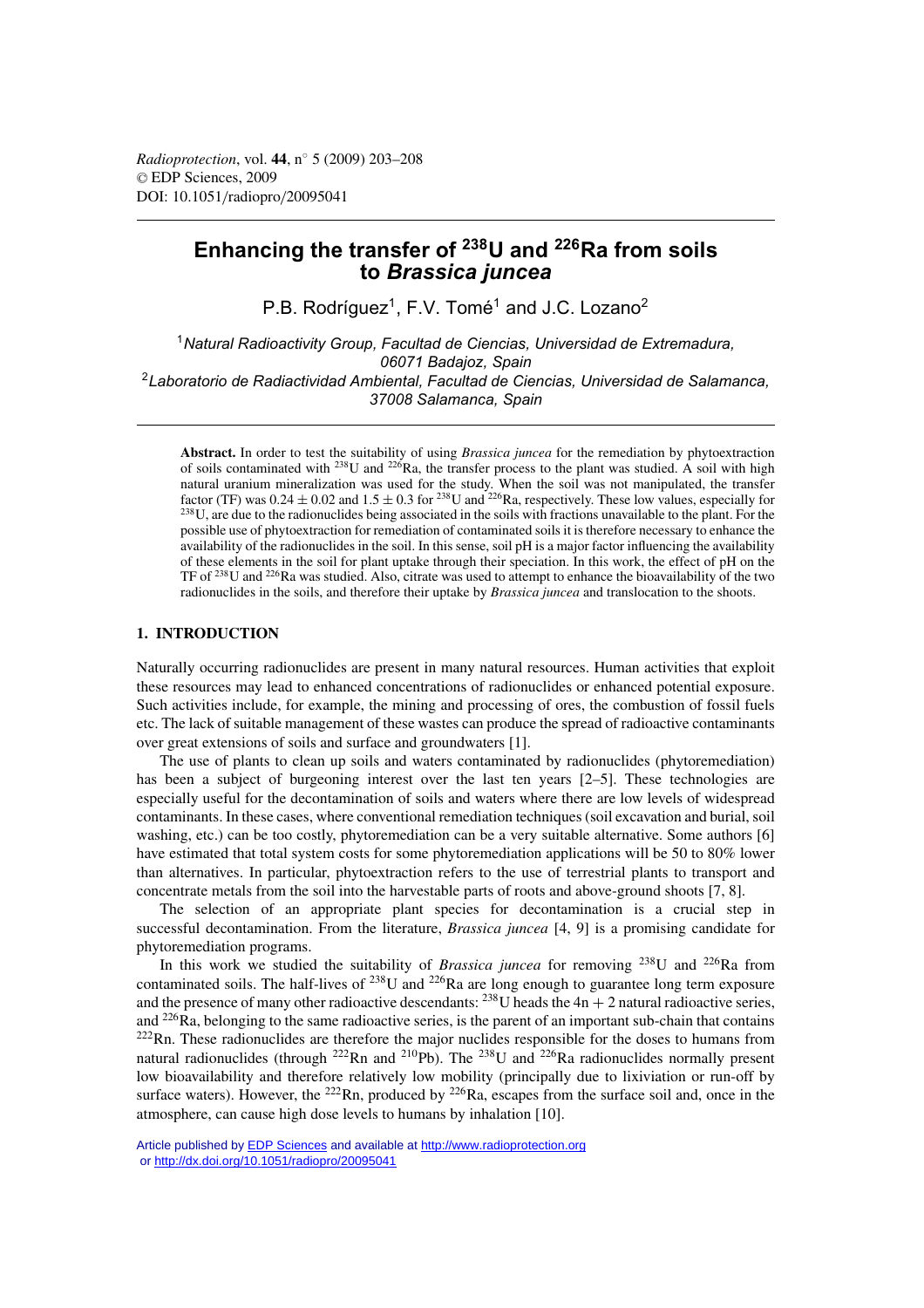#### 204 RADIOPROTECTION

The low bioavilability of  $238$ U and  $226$ Ra in soils can be an impediment to the optimization of the phytoextraction technique. In this sense, it is well known the importance of the pH on element speciation in solution and therefore on the plant uptake process  $[4, 11, 12]$ . The use of an organic acid or chelating agents has been used to enhance the bioavailability of heavy metals such as Cd, Cr, Cu, Ni, Zn, etc., obtaining goods results [13, 14] with chelating agents such as ethylene-diamine-tetraacetic acid (EDTA) and citric acid. For natural uranium a few studies have been performed, obtaining good results by using citric acid [9]. However, <sup>226</sup>Ra has been less widely studied in the context of phytoremediacion, although numerous studies have been devoted to the determination of its transfer from other environmental compartments (water, soil, or sediment), with particular attention being paid to the soil-to-plant transfer of 226Ra [15, and references therein].

Here, our main objective was to study the influence of pH on the uptake process of  $^{238}$ U and 226Ra by *Brassica Juncea* in order to optimize the phytoextraction process. The effect of the presence of citrate on the bioavailability and therefore on the uptake of these radionuclides by *Brassica Juncea* was also studied.

# **2. MATERIALS AND METHODS**

# **2.1 Experimental design**

#### *2.1.1 Soil and plant samples*

Soil samples were collected from a rehabilitated uranium mine in the Extremadura region (south-west Spain). The soils were collected from the upper 10 cm after having removed the root mat. Due to the soils having a natural uranium mineralization, the activity concentrations of <sup>238</sup>U and <sup>226</sup>Ra are sufficiently high for this type of study to be carried out. The speciation in these soils corresponds to their natural origin (with the highest percentage associated with more resistant phases). The soils are of granitic type with a slightly acid (pH  $\approx$  5), and granulometrically can be classified as loamy sands.

Their water holding/field capacity is about 16%. After the sampling, the soil samples were ovendried at  $80^{\circ}$ C to constant weight, and sieved at a pore size of 2 mm. Physical (texture), chemical (major element concentrations), and radiological  $(^{238}$ U and  $^{226}$ Ra activity concentrations) analyses were performed in order to characterize the soil.

Seeds of *Brassica juncea* (Indian mustard) were obtained from the Regional Plant Introduction Station, Ames, Iowa. The seeds were pre-treated with an aqueous solution of  $CaCl<sub>2</sub>$  (10 mM) in continuous agitation for two hours. Then they were transferred to a container with filter paper as substrate, watered with distilled water, and incubated for two days in a Selecta HotCold600 growth chamber till the roots presented a length of about 2 cm. The germinating seedlings were then transferred to 1 L pots with 0.5 kg of soil previously brought to field capacity.

## *2.1.2 The pH and citrate experiments*

In order to evaluate the influence of pH on the transfer process, seedlings of *Brassica juncea* were grown in pots with different pH values. Firstly, the seedlings were grown for four weeks without any amendment. The field capacity was maintained throughout the experiment by weighing daily and adding de-ionised water when required.

After that, the soil pH adjustment was performed by adding HCl or KOH to raise or lower the pH with respect to the control soil, respectively. The seedlings were allowed to grow for three days more before harvest.

In each pot, nine seedlings were grown. Five replicate pots were considered for each pH value. Twelve pH values were considered in the range 3–10.

The effect of citrate on the assimilation and translocation of 238U and 226Ra by *Brassica juncea* was also studied. After growing the seedlings for four weeks, the soils were amended with tri-sodium citrate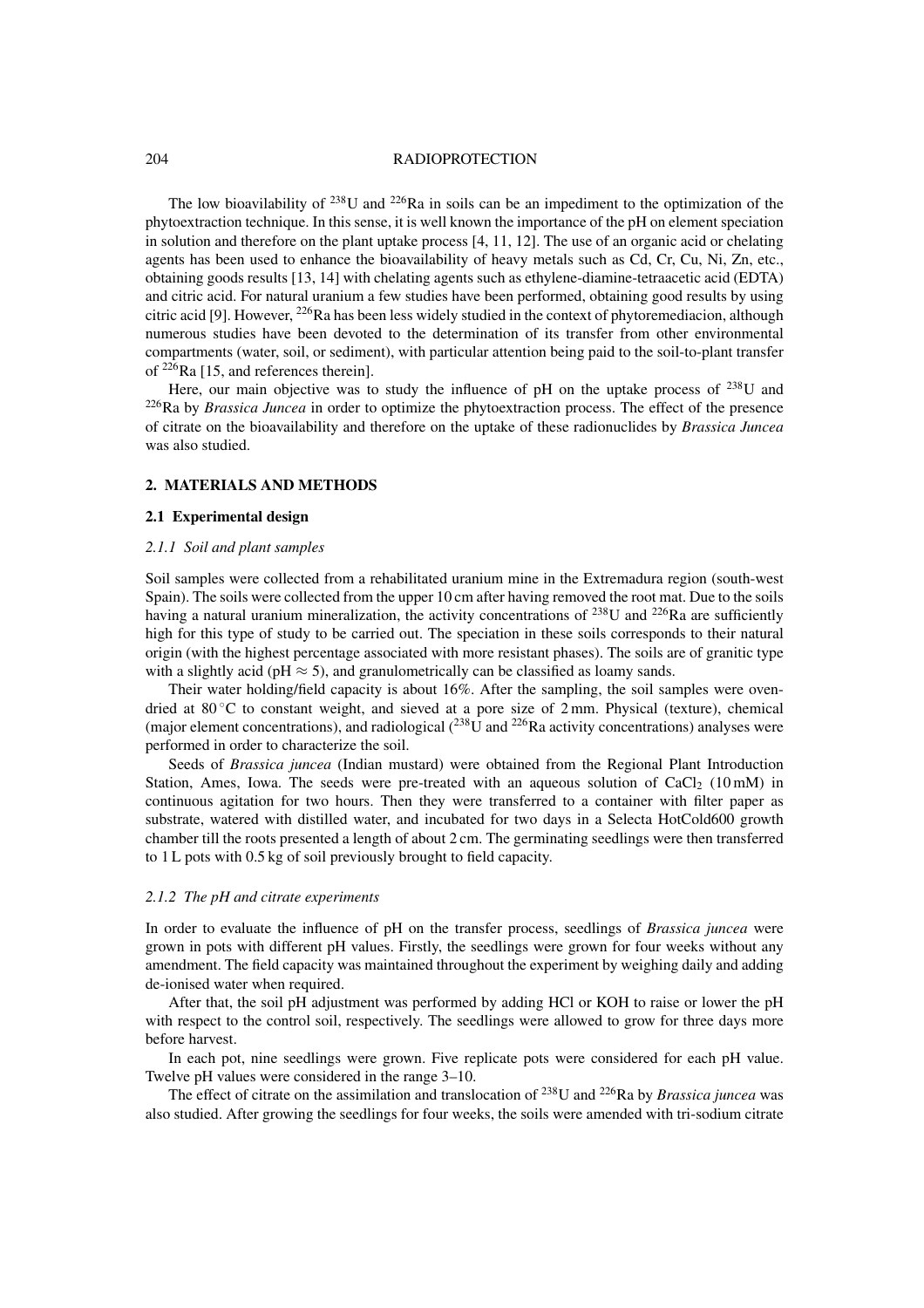#### ECORAD 2008 205

up to a final concentration of 25 m mol · kg−<sup>1</sup> dry weight. The influence of pH on the citrate effect was also studied. Three pH values were selected: 4, 5, and 8. Although the citrate was added in salt form, the degradation of this organic compound produced a rise in pH and the formation of carbonates. The final pH of the soil three days after the citrate addition rose up to two units higher than the pH of the control soil (pH  $\approx$  8). HCl was used to fix the final pH values to 4, 5, and 8. Three replicates were considered for each pH value.

#### **2.2 Radiochemical method and measurement techniques**

The activity concentrations of the uranium and radium isotopes in soils and plants were determined by alpha-spectrometry with PIPS semiconductor detectors of 450 mm<sup>2</sup> active area, housed in NIM spectrometers (Canberra, Mod. 7401VR), coupled to low-noise preamplifiers, amplifiers, and a multichannel analyser.

The sample digestion prior to the radiochemical assay was performed by acid digestion under pressure in a microwave oven (Millestone Mod. Ethos 900). For soils, the attack was performed using HF and HNO<sub>3</sub> (3:6 mL) as reagents, and for plants, the reagents used were HNO<sub>3</sub> and H<sub>2</sub>O<sub>2</sub> (6:1 mL).

For uranium isotopes, the radiochemical method followed until the preparation of the high-resolution alpha sources was based on the chemical separation by tri-n-butyl phosphate (TBP) [16]. Finally, the sample was electrodeposited [17]. The method used for the determination of radium was based on chemical purification by precipitation of PbSO4/BaSO4, and the subsequent source preparation by microprecipitation of  $Ba(Ra)SO<sub>4</sub>$  [18]. The radiotracers used for the determination of the radiochemical yields of uranium and radium were  $^{232}$ U and  $^{225}$ Ra, respectively, added at the start of the radiochemical procedure.

# **3. RESULTS AND DISCUSSION**

Although in each experiment the activity concentration of three radionuclides of natural uranium  $(^{234}U,$  $235$ U, and  $238$ U) was analyzed, the results to be show concern  $238$ U. In our analyses the activity ratio between 238U and 234U was always in agreement with the natural equilibrium, so that any conclusion obtained from the fate of <sup>238</sup>U can be equally applied to <sup>234</sup>U. The third isotope of uranium, <sup>235</sup>U, is considerably less important in the context of this study because it appears in the natural isotopic mixture only as a minor contributor whether in mass units or in activity.

The transfer factor (TF) defined as the ratio of the activity concentration in plant  $(Bq \cdot kg^{-1})$  (only above-ground fraction was considered) to the activity concentration in the substrate  $(Bq \cdot kg^{-1})$  [19] was used to evaluate the assimilation and translocation process. A log-normal distribution was considered for the TF data.

The different TF values were compared by Student's t-test using as null hypothesis the "identical mean" of the populations and considering a 95% confidence level.

The activity concentration (Bq · kg<sup>-1</sup>) in the soil sample was:  $366 \pm 34$  and  $227 \pm 62$ , for <sup>238</sup>U and <sup>226</sup>Ra, respectively. These results correspond to the mean value and standard deviation of ten aliquots of soil.

The TF values of seedlings of *Brassica juncea* after growing for five weeks in this soil without amendment were:  $0.24 \pm 0.02$  and  $1.5 \pm 0.3$ , for <sup>238</sup>U and <sup>226</sup>Ra, respectively. These values are higher that those found for pasture grass growing in the area where the analysed soil was collected [20], but are too low for remediation purposes. It is therefore necessary to enhance the bioavailability of  $^{238}$ U and 226Ra in this soil in order to improve the assimilation by *Brassica juncea*. The soil pH is a major factor influencing the availability of elements in soil for plant uptake [21]. The experiments designed in order to evaluate the effect of pH on the 238U and 226Ra TF values showed that the behaviour is different for the two radionuclides.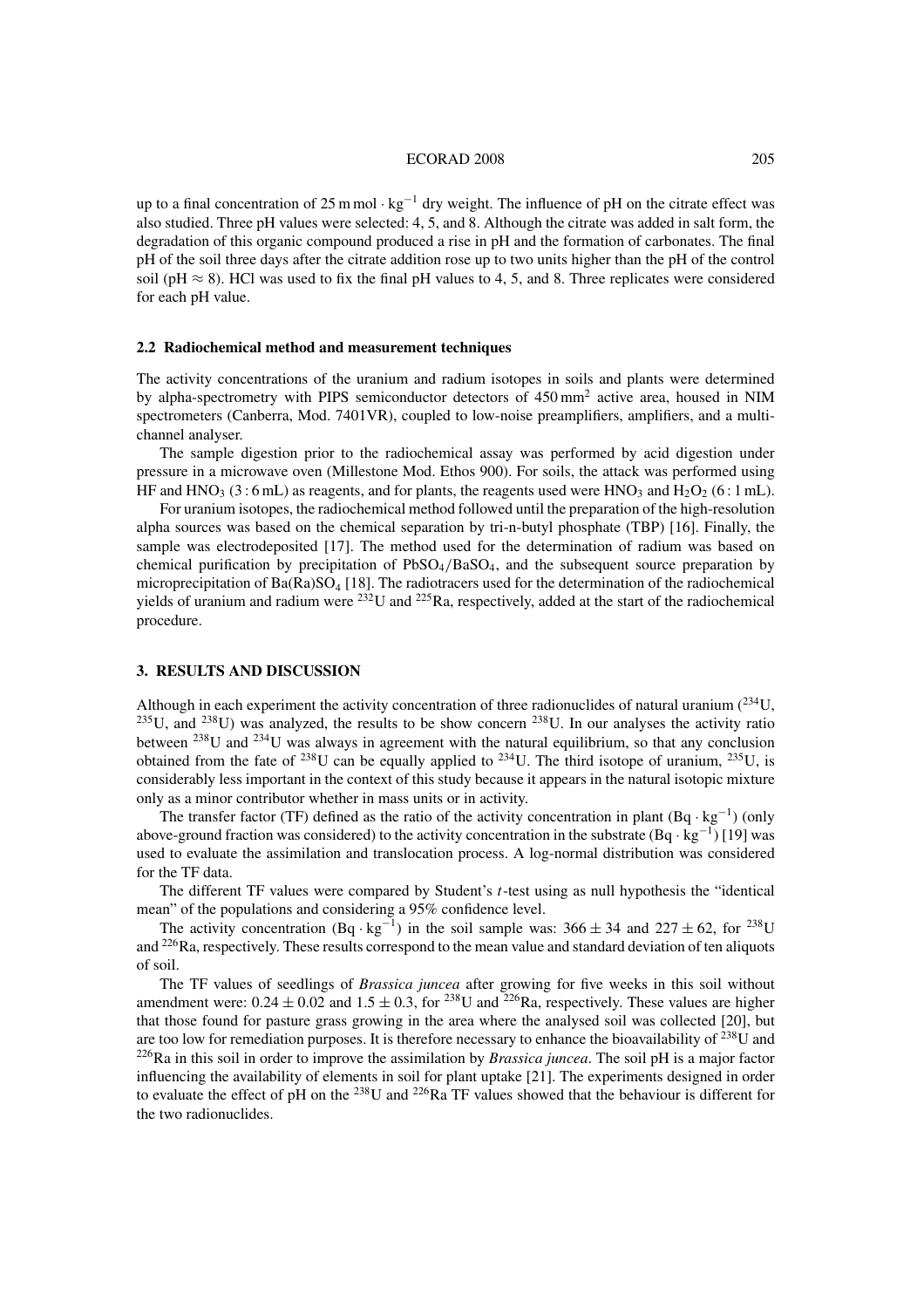

**Figure 1.** Logarithm of transfer factor for <sup>238</sup>U and <sup>226</sup>Ra versus pH. Mean values (n = 5) and standard deviations are shown.

In Fig. 1 one can see that for  $^{238}$ U the log TF increases at acidic and basic pH, with the lowest values at pH  $\approx$  6. Under acidic conditions, H<sup>+</sup> ions displace metal cations from the cation exchange complex (CEC) of soil components and cause metals to be released into the soil solution [21]. This liberation enhances their availability and therefore their assimilation by the plant. On the other hand, with rising pH, there is a tendency for the carbonate concentration to increase which is the most important complexing agent for uranium. Above pH 6, the fraction of uranium forming complexes with carbonates increases, tending to enhance U mobility in the soil and therefore the possible assimilation by the plants [22].

With respect to the behaviour of  $^{226}$ Ra, its log TF shows a clear tendency to increase when the pH decreases. As in the <sup>238</sup>U case, under acidic conditions the greater  $H^+$  concentration can displace the Ra-ion from the cation exchange complex. This favours 226Ra uptake by *Brassica juncea*. However, now one does not see the increased TF observed for uranium when the pH rises. This is because radium does not form soluble complexes with carbonates; furthermore, as the pH increases the expected tendency would be to reduce the availability of <sup>226</sup>Ra by precipitation (or coprecipitation with Ca(II)) with carbonate and other anions such as sulfate or phosphate.



**Figure 2.** TF for <sup>238</sup>U and <sup>226</sup>Ra at three pH values, with and without the presence of citrate in the soil. Mean values  $(n = 5)$  and standard deviations are shown.

Trying to improve the uptake of 238U and 226Ra by *Brassica juncea*, we performed a second experiment. For this, tri-sodium citrate was added to the soil at a concentration of 25 m mol · kg<sup>-1</sup> dry weight. The degradation of this organic compound increases the pH and induces the formation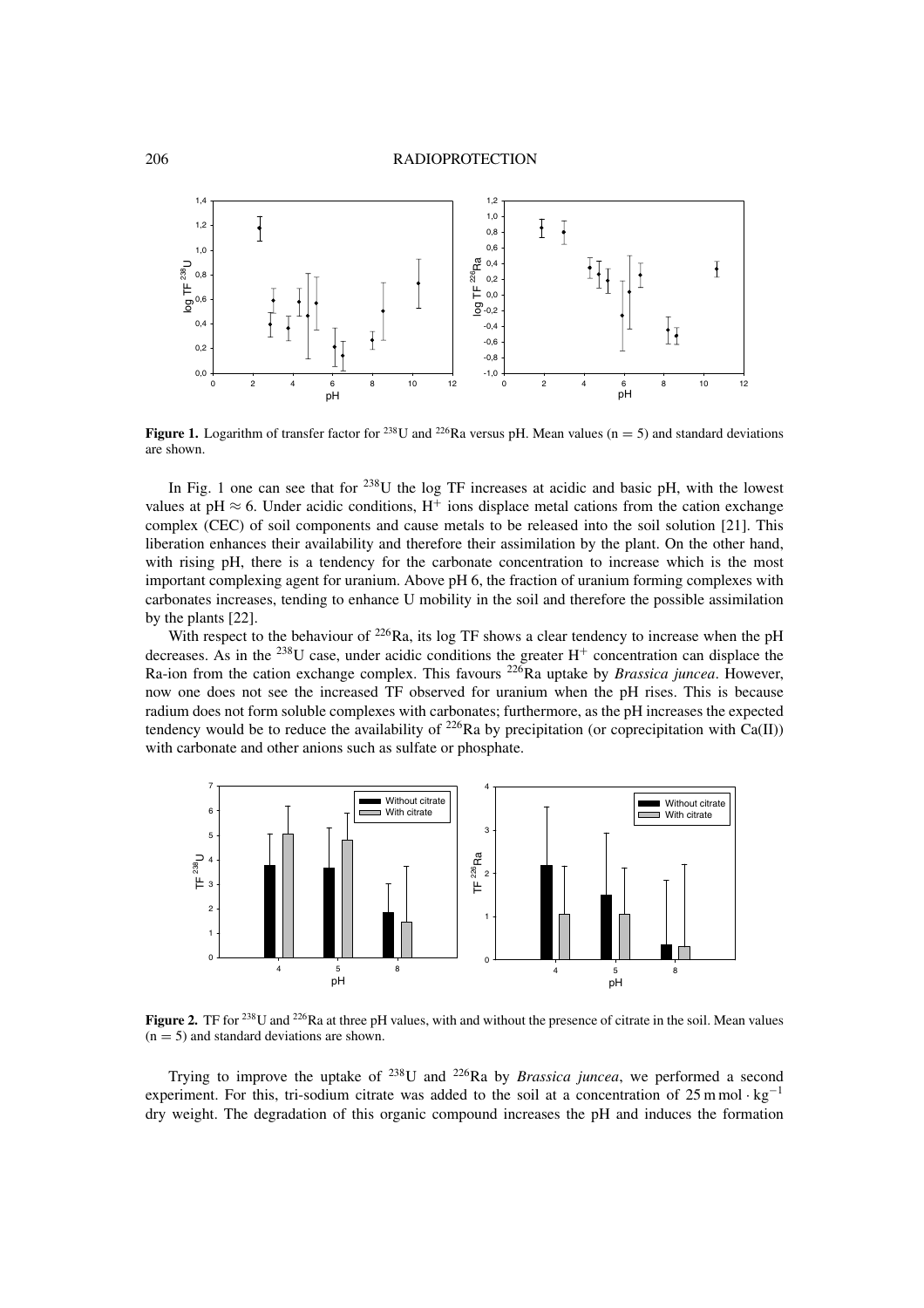#### ECORAD 2008 207

of carbonates. The soil pH three days after the citrate addition reached a value two units higher than the control soil (pH  $\approx$  8). HCl was used to fix the final pH values to 4 and 5.

In Fig. 2 one can see that for <sup>238</sup>U the citrate enhanced the TF value for the two acidic pH values, but the differences were not statistically significant. In the case of <sup>226</sup>Ra, the opposite was observed. The TF decreases in the presence of citrate in the soil at acidic pH. In this case, the differences observed at pH 4 were statistically significant. It seems that the citrate inhibits the assimilation and translocation of radium by *Brassica juncea*.

One can conclude that the pH is a more important factor in the transfer process than the addition of citrate to the soils. The highest transfers were observed at acidic pH's for both radionuclides studied, but in the case of the uranium isotope another maximum was observed at basic pH (possibly due to the presence of carbonates). Citrate did not increase the TF value to *Brassica juncea* for the radionuclides studied.

# **Acknowledgments**

Thanks are due to the Ministerio de Educación y Ciencia, Plan Nacional de I+D+I (2004-2007) (CTM2005- 02910/TECNO project) and the Fondo Social Europeo de Desarrollo Regional (FEDER), for financial support. We also acknowledge financial support from the Empresa Nacional de Resíduos Radiactivos (ENRESA), the Spanish National Agency for Radioactive Management (project 0078000102).

#### **References**

- [1] IAEA, International Atomic Energy Agency. Extent of Environmental Contamination by Naturally Occurring Radioactive Material (NORM) and Technological Options for Mitigation. Technical Report Series n◦ 419 (2003).
- [2] S. Dushenkov, D. Vasudev, Y. Kapulnik, D. Gleba, D. Fleisher, K.C. Ting, B. Ensley, Environmental Science and Technology **31**, 3468 (1997).
- [3] M.M. Lasat, Journal Hazardous Substance. Research **2**, 5/1 (2000).
- [4] M.N.V. Prasad, H.M.O. Freitas, Electronic Journal. Biotechnology **6**, 285 (2003).
- [5] E.L. Arthur, P.J. Rice, T.A. Anderson, S.M. Baladi, K.L.D. Henderson, J.R. Coats, Critical Reviews in Plant Sciences **24**, 109 (2005).
- [6] D. Glass, in *The 1998 United States Market for Phytoremediation* (D. Glass Associates, Inc. Needham, M.A., 1998).
- [7] C. Garbisu, I. Alkorta, Bioresource Technology **77**, 229 (2001).
- [8] M.M. Lasat, Journal Environmental Quality **31**, 109 (2002).
- [9] J.W. Huang, M.J. Blaylock, Y. Kapulnik, B.D. Ensley, Environmental Science and Technology **32**, 2004 (1998).
- [10] UNSCEAR, Report of the United Nations Scientific Committee on the Effects of Atomic Radiation to the General Assembly. United Nation Publications, New York (2000).
- [11] G. Bernhard, Landbauforschung Völkenrode **55**, 139 (2005).
- [12] Z.-X. Niu, L.-N. Sun, T.-H. Sun, Y.-S. Li, H. Wang, Journal of Environmental Sciences **19**, 961 (2007).
- [13] U. Schmidt,. Journal of Environmental Quality **32**, 1939 (2003).
- [14] Y. Chen, X. Li, Z. Shen, Chemosphere **57**, 187(2004).
- [15] P. Soudek, P. Petrik, M. Vagner, R. Tykva, V. Plojhar, S. Petrova, T. Vanek, European Journal of Soil Biology **43**, 251 (2007).
- [16] E. Holm, J. Rioseco, M. García-León, Nuclear Instruments and Methods Physics Research **223**, 204 (1984).
- [17] F. Vera Tomé, M. Jurado Vargas, A. Martín Sánchez, Nuclear Instruments and Methods Physics Research **A348**, 183 (1994).